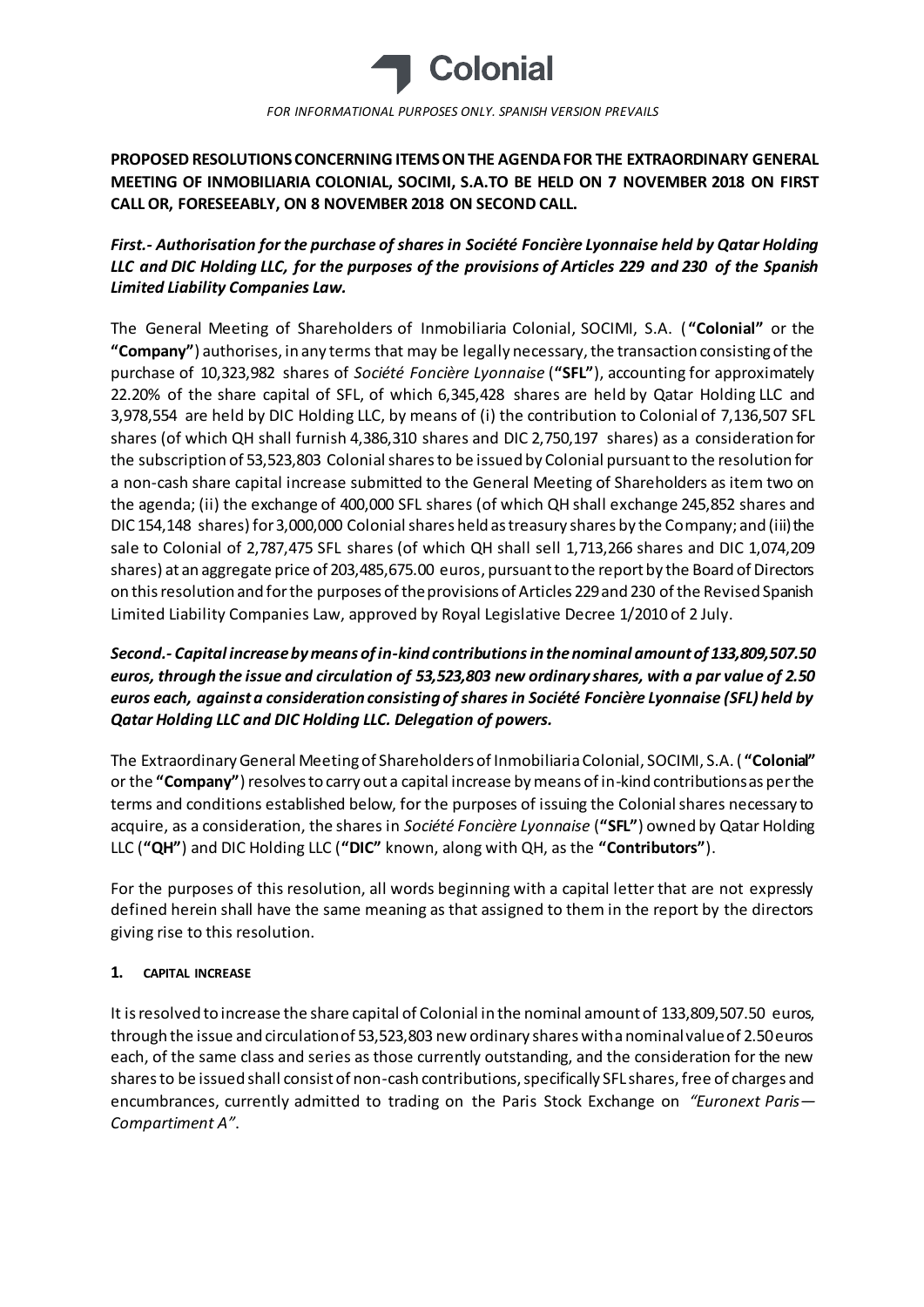

*FOR INFORMATIONAL PURPOSES ONLY. SPANISH VERSION PREVAILS*

#### **2. DESCRIPTION OF THE NON-CASH CONTRIBUTION AND IDENTIFICATION OF THE CONTRIBUTORS**

The contribution consists of 7,136,507 SFL shares (of which QH shall contribute 4,386,310 shares and DIC 2,750,197 shares), free of charges and encumbrances.

SFL is a French company listed in the Paris commercial registry or *Registre du Commerce et des Sociétés* as number 552 040 982 (French business nomenclature code 6820 B), it is registered in Paris (France) at 42, Rue Washington (75008) and its shares are admitted to trading on the Paris Stock Exchange on *"Euronext Paris—Compartiment A"*. The company is defined as a listed real estate investment company (*Société d'Investissement Immobilier Cotée* or SIIC).

The capital increase addressed in this resolution shall be used to issue new shares which shall be delivered to Qatar Holding LLC and to DIC Holding LLC as a consideration for the contributions described.

Qatar Holding LLC is a limited liability company which is properly organised and operated under the laws of the State of Qatar, pursuant to the regulations of the Qatar Financial Centre, registered as number 00004, with registered office at Ooredoo Tower, Diplomatic Area Street, West Bay, P.O. Box 23224, Doha, Qatar.

DIC Holding LLC is a limited liability company which is properly organised and operated under the laws of the State of Qatar, pursuant to the regulations of the Qatar Financial Centre, registered as number 00150, with registered office at Ooredoo Tower, Diplomatic Area Street, West Bay, P.O. Box 23224, Doha, Qatar.

### **3. NUMBER OF NEW SHARES TO BE ISSUED**

As a consideration for the non-cash contribution consisting of 7,136,507 SFL shares, the issue has been agreed as a total of 53,523,803 shares with a par value of 2.50 euros and an issue premium of 6.61 euros for each of them, of the same class and series as those currently outstanding, which shall be fully subscribed and paid up by the Contributors through the contribution of 7,136,507 SFL shares owned by them. Thus the effective amount of the capital increase is 487,601,845.33 euros.

Specifically, in connection with the 7,136,507 SFL shares that would be furnished to Colonial by the Contributors, QH shall furnish 4,386,310 SFL shares, and DIC 2,750,197 SFL shares**,** as shown in the table below.

| <b>NON-CASH CONTRIBUTIONS</b> | SFL SHARES TO BE<br><b>FURNISHED</b> | COLONIAL SHARES TO BE ISSUED AS A<br><b>CONSIDERATION</b> |
|-------------------------------|--------------------------------------|-----------------------------------------------------------|
|                               | 4,386,310                            | 32,897,325                                                |
|                               | 2,750,197                            | 20,626,478                                                |
|                               | 7,136,507                            | 53,523,803                                                |

### **4. ISSUE PRICE**

The new Colonial shares shall be issued for the unitary nominal sum of 2.50 euros, plus a share premium of 6.61 euros per share. Thus the issue price of the shares is set as 9.11 euros per share.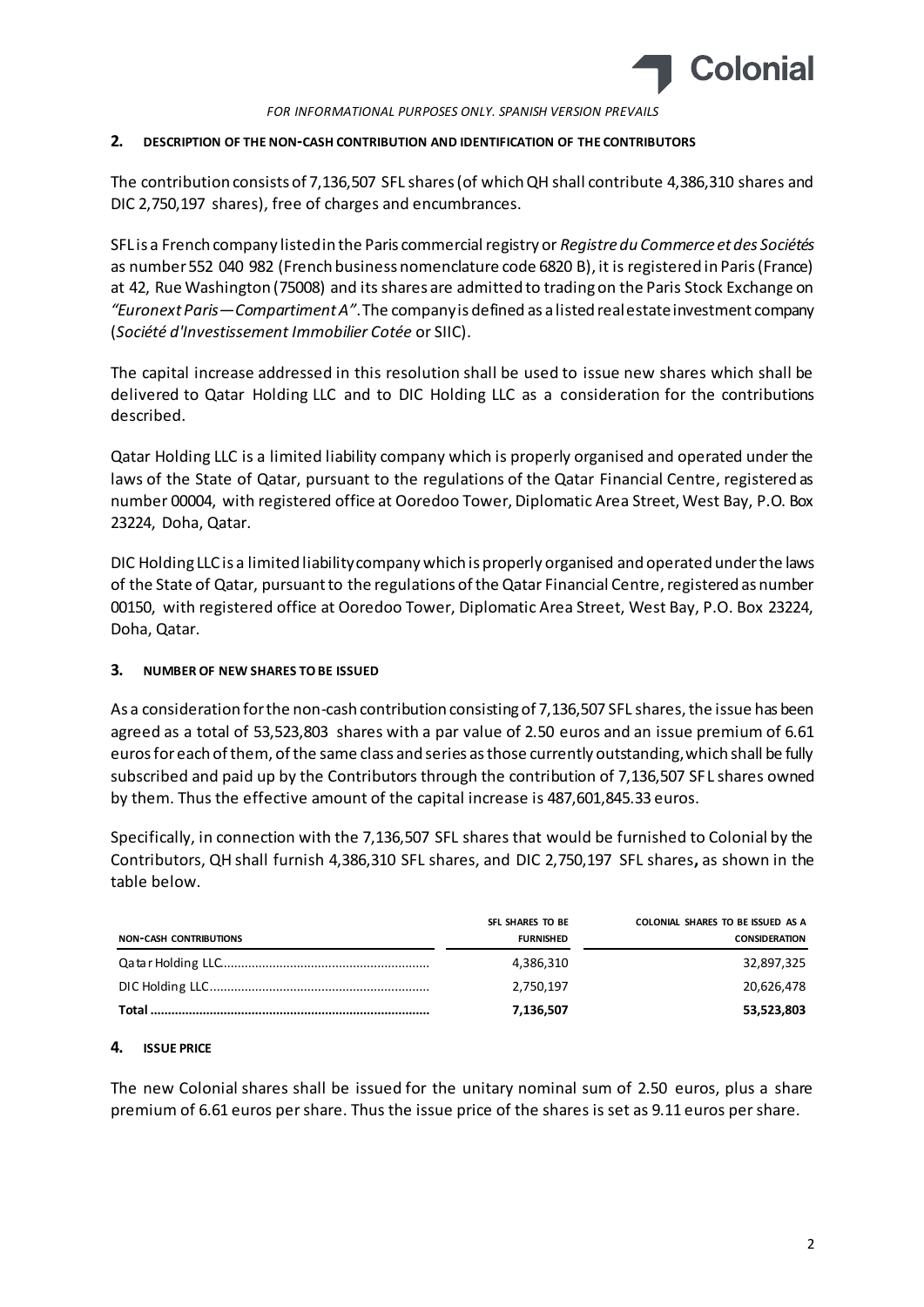

### **5. SUBSCRIPTION AND PAYMENT**

The new Colonial shares shall be subscribed by the Contributors, and the par value and the share premium shall be fully paid up when the deed establishing the capital increase addressed in this resolution is drawn up.

# **6. INCOMPLETE SUBSCRIPTION**

In accordance with the provisions of Article 311 of *Royal Legislative Decree 1/2010 of 2 July approving the revised Spanish Limited Liability Companies Law* (the **"Spanish Limited Liability Companies Law"**), the possibility of incomplete subscription of the capital increase addressed by this resolution is expressly provided for. Consequently, the increase in share capital (with the limit established herein) shall be limited to the amount corresponding to the par value of the new Colonial shares actually subscribed and paid up as a consideration for the SFL shares actually contributed.

# **7. DISAPPLICATION OF PREEMPTIVE RIGHTS**

Under Article 304 of the Spanish Limited Liability Companies Law and since the consideration of the capital increase consists of non-cash contributions, the Company's shareholders shall have no preemptive rights in relation to the shares to be issued in connection with the capital increase by means of in-kind contributions addressed in this resolution.

# **8. RIGHTS OF THE NEW SHARES**

The new shares shall entitle their holders to the same voting and dividend rights as the shares of the Company currently outstanding as of the date on which they are registered in their name in the related accounting records.

# **9. REPRESENTATION OF THE NEW SHARES**

The newly issued shares shall be represented by book entries, the accounting records of which shall be kept by Sociedad de Gestión de los Sistemas de Registro, Compensación y Liquidación de Valores, S.A. (**"Iberclear"**) and its participating entities.

### **10. ADMISSION TO TRADING OF THE NEW SHARES**

It is resolved to apply for the admission to trading of the new Colonial shares on the Madrid and Barcelona Stock Exchanges and on any other domestic or international markets in which the Company's shares are traded at the time of execution of this resolution, and for them to be included in the Spanish Stock Market Interconnection System (SIBE).

It is expressly stated that, in the event a request is subsequently made for the Company's shares to be delisted, such delisting shall be adopted in accordance with the procedures and requirements of the current legislation.

### **11. GUARANTEES OF THE NON-CASH CONTRIBUTIONS**

No special guarantees have been adopted in due consideration of the nature of the items contributed. Notwithstanding the foregoing, each of the Contributors, with respect to their stake, has a commitment to furnish the shares referred to in section 2 of this resolution.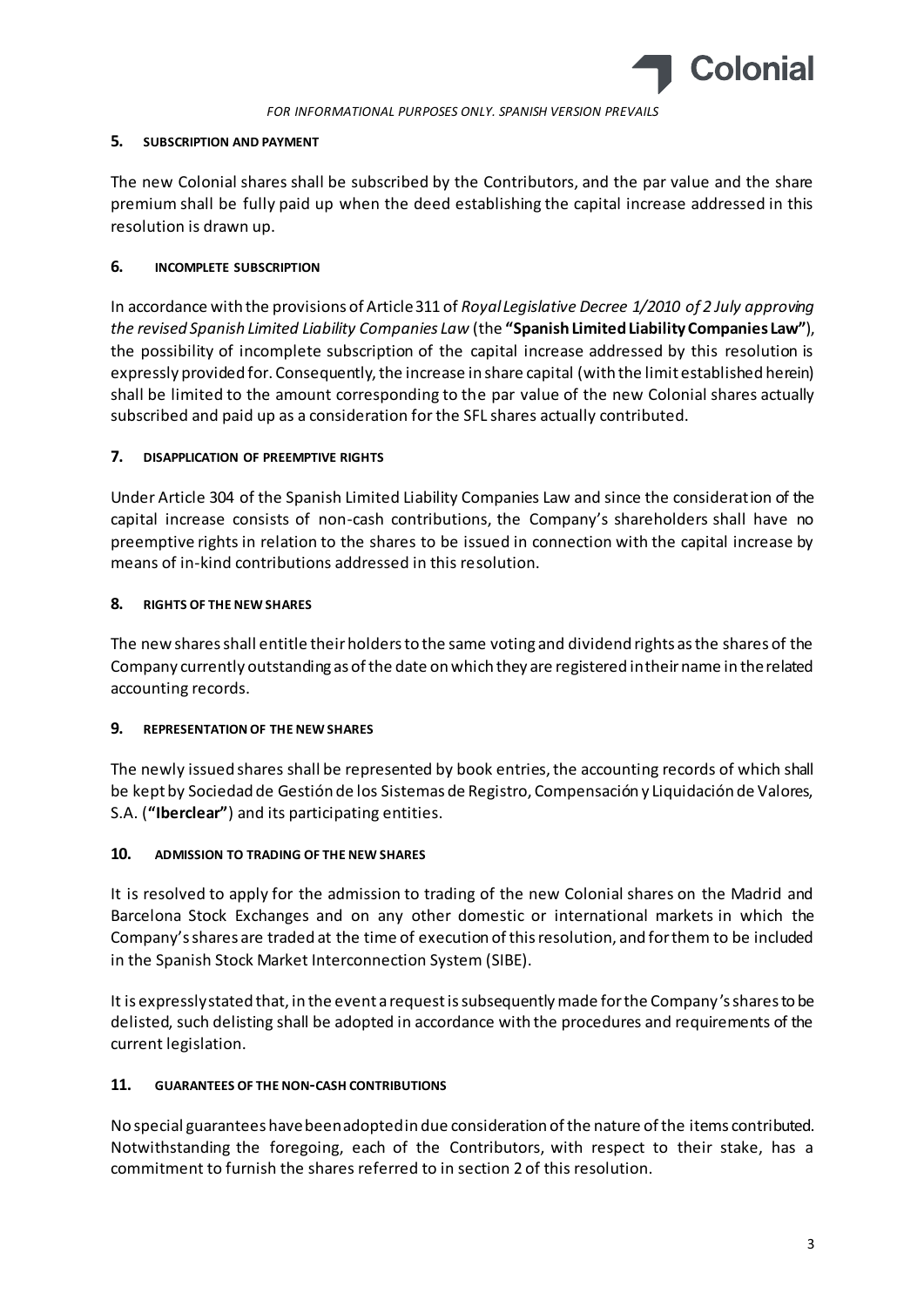

#### **12. AMENDMENT OF ARTICLE 5 OF THE COMPANY BYLAWS**

The Board of Directors is expressly delegated to reword Article 5 of the Company Bylaws on the basis of shares that are effectively subscribed and paid up.

### **13. DELEGATION OF POWERS**

Notwithstanding the specific delegations of powers set out in preceding sections (which should be understood to have been granted with express powers to replace the persons indicated herein), it is agreed to empower the Board of Directors, with the scope required in law and with the express power to substitute the Chairman, CEO and Secretary and Vice Secretary of the Board, so that any of them, indistinctly and with a single signature, may take any action that is necessary or advisable to execute this resolution, and specifically, including but not limited to:

- Extend and implement this resolution, establishing the terms and conditions of the issue for all items not specifically referred to herein, and specifically, including but not limited to, establish the date on which the capital increase is to be carried out;
- Prepare, subscribe and submit, as appropriate, to the Spanish Securities Market Commission (the "**CNMV**") or such other supervisory authorities as may be appropriate, in relation to the issues and admission to trading of any new shares issued under this resolution,(i) any prospectuses and supplements thereto as may be necessary or appropriate, undertaking responsibility therefor; and (ii) any documents and information as may be required for the purposes of compliance with the provisions of *Directive 2003/71/EC of the European Parliament and of the Council of 4 November 2003 on the prospectus to be published when securities are offered to the public or admitted to trading and amending Directive 2001/34/EC, Royal Legislative Decree 4/2015 of 23 October approving the revised Spanish Securities Market Law, Royal Decree 1310/2005 of 4 November on the admission to trading of securities in official secondary markets and public offerings for selling or subscription and the required prospectus for these purposes*, and any other Spanish or foreign legislation applicable to the execution of this resolution;
- Declare the Company's share capital to have been subscribed and paid up following the capital increase, even if, pursuant to the provisions of Article 311 of the Spanish Limited Liability Companies Law, the total number of securities is not subscribed, and subscription is incomplete, with the possibility of the capital increase being concluded in the amount of the subscriptions carried out, with express authorisation to increase or reduce the number of SFL shares to be furnished by each Contributor, and therefore the number of new Colonial shares to be furnished as a consideration to each of the Contributors, within the maximum nominal amount of the capital increase agreed by the General Meeting in this resolution. To this end, to adopt all the resolutions that are legally necessary to formalise the resolution or resolutions executing the capital increase, and the related amendments to the final article of the Company Bylaws relating to the Company's share capital;
- To take any action on behalf of the Company, make any statements and any arrangements with the CNMV, IBERCLEAR, stock exchange management companies and any other Spanish or foreign public or private body, entity or registry for the purposes of authorisation, verification and subsequent performance of the capital increase under this resolution and the admission to trading of the new shares on the Madrid and Barcelona Stock Exchanges and on any other Spanish or foreign markets on which the Company's shares are listed at the time of execution of